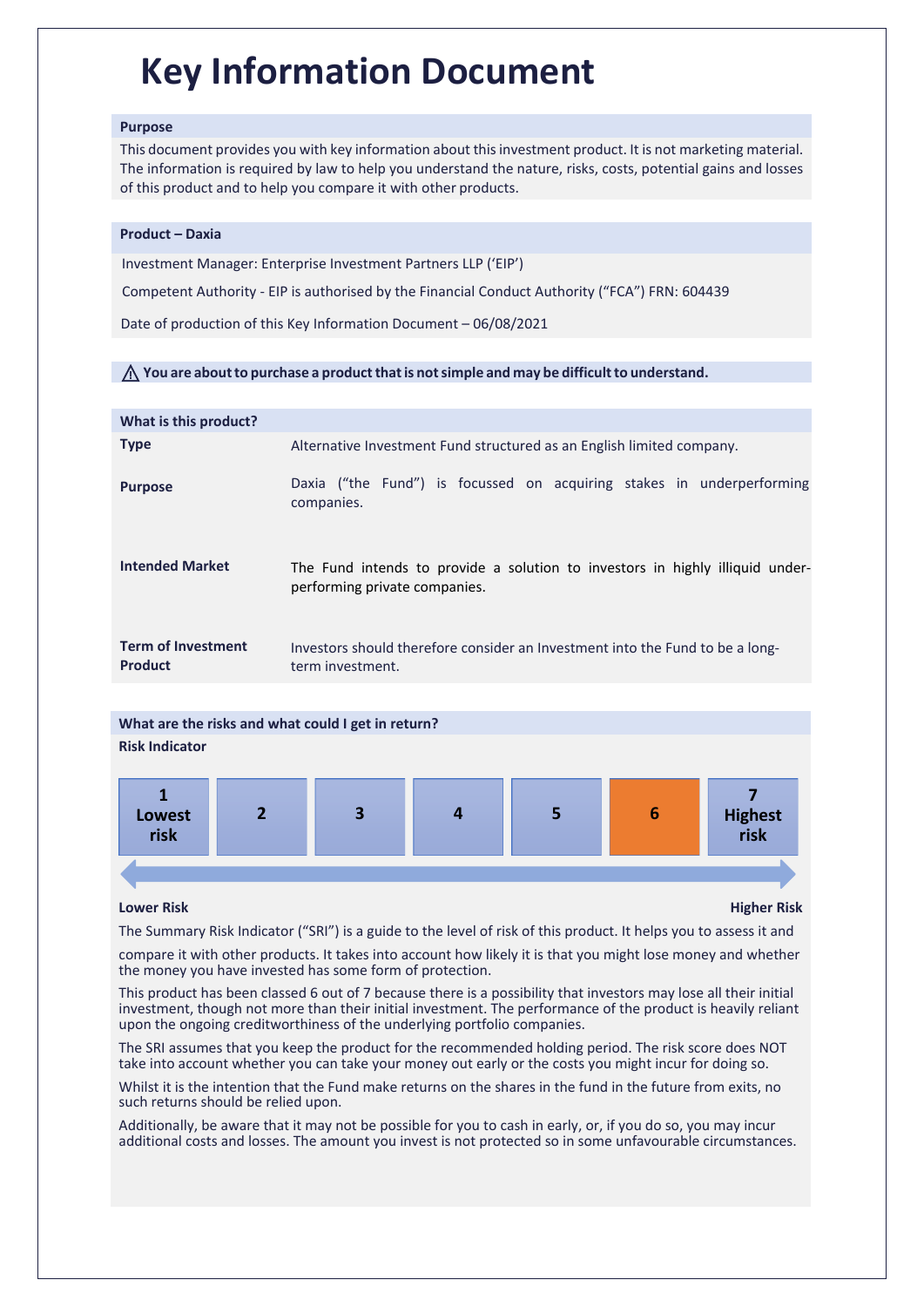# **Performance Scenarios**

The table below depicts the different performance scenarios. Assuming you invested £50,000 originally and claimed back the full EIS tax break available, effectively reducing your 'in' cost to £35,000 in each scenario. The scenarios shown are simplified representations of possible outcomes. The scenarios presented are not an exact indicator of future performance, but a theoretical estimation of potential outcomes. The return you get will vary depending on how the market performs, how the individual investments perform and the tax treatment of the investments.

The worst case scenario presumes that no loss relief can be claimed on the swamp of original EIS shares to shares in the fund, and that no future returns on fund shares occur. The base case scenario presumes loss relief can be claimed on the share swap, however, no return on shares in the fund occur. The 1X returns scenario presumes full loss relief is claimed on the share swap into the fund, and that 100% of the value of the shares in the fund is returned to you via investee company exits in the form of payments. The 3X returns scenario again assumes full loss relief is claimed on the share swap into the fund, and that 300% of the fund share's value is returned to you in the form of payments due to investee company exits.

All scenarios assume all value from fund shares is derived from payments from investee company exits.

| <b>Performance Scenario</b>                                              | <b>Scenarios</b>  |                  |            |            |
|--------------------------------------------------------------------------|-------------------|------------------|------------|------------|
|                                                                          | <b>Worst Case</b> | <b>Base Case</b> | 1X Returns | 3X Returns |
| Invesment (Target Shares)                                                | £50,000           | £50,000          | £50,000    | £50,000    |
| Original EIS tax relief calimed                                          | £15,000           | £15,000          | £15,000    | £15,000    |
| 'IN' cost (at risk capital)                                              | £35,000           | £35,000          | £35,000    | £35,000    |
| Fund pays 10p on the £1 based on target share valuation                  | £5,000            | £5,000           | £5,000     | £5,000     |
| <b>Total Loss</b>                                                        | £30,000           | £30,000          | £30,000    | £30,000    |
| Loss Relief @ 45% (additional taxpayer rate)                             | £0                | £13,500          | £13,500    | £13,500    |
| Introducer Fee                                                           | £500              | £500             | £500       | £500       |
| Returns on Shares in Fund                                                | 0%                | 0%               | 100%       | 300%       |
| Total net benefit incl. Loss Relief and Returns on Shares<br>in the Fund | £0                | £13,000          | £18,000    | £28,000    |

# **What are the costs?**

The RIY (Reduction in Yield) shows the impact total costs have on what you get back. The total costs take into account one-off, recurring and incidental costs.

The table shows what the costs, including potential exit penalties, could mean for different holding periods. The figures assume the purchase value of the shares you are swapping into the fund are £5,000.